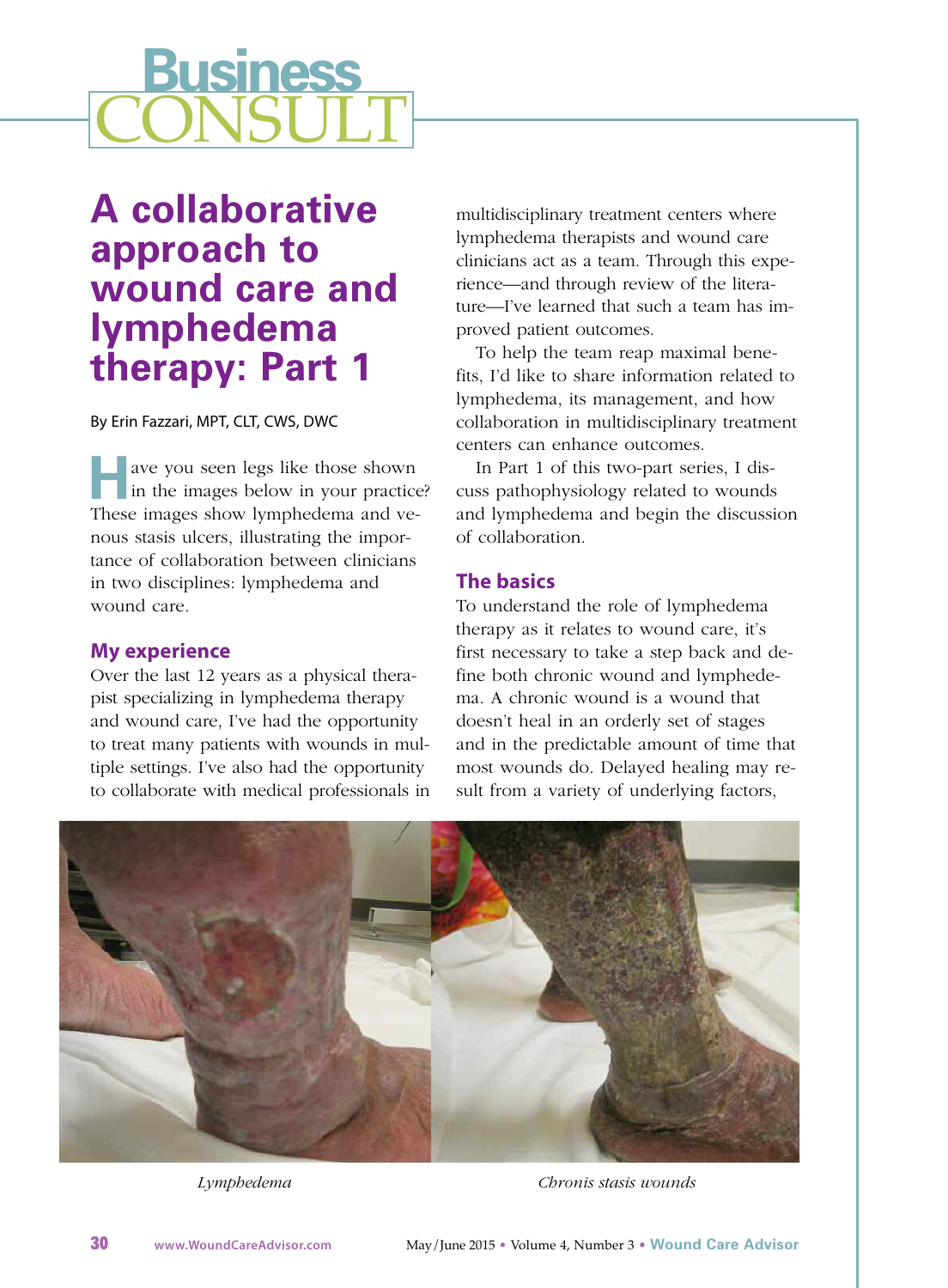## **World action on lymphedema and wound care**

The World Health Organization (WHO) recognized the benefits of addressing wound care and lymphedema together in October 2009 with the formation of the World Alliance of Wound and Lymphedema Care (WAWLC). The WAWLC's mission statement, "Working in partnership with communities worldwide to advance sustainable prevention and care of wounds and lymphedema in settings of limited resources," is included in the 2010 WHO white paper entitled "Wound and Lymphedema Management." This paper was written to establish and share best practices for patients with lymphedema who have chronic wounds.

such as poor systemic immune function, malnourishment, chemotherapeutic agents, high bioburden, repetitive mechanical trauma, and cytotoxic agents.

Lymphedema is a condition of localized fluid retention and tissue swelling characterized by high-protein edema caused by a compromised lymphatic system. All exterior regions of the body (for example, face, neck, torso, extremities, and genitals) can be affected. Common causes of lymphedema and accompanying diseases that can contribute to lymphedema include heredity, filariasis, trauma, surgeries, lymph node dissections, radiation therapy, malignancy, obesity, diabetes, chronic heart failure, dependent mobility and, of course, venous disease—the principal culprit of our wound for discussion, the venous stasis ulcer.

The venous stasis ulcer is one major debilitating result of advanced venous disease. Venous ulceration is the most common cause of lower-extremity ulcer, accounting for half of these ulcers and affecting 1% to 2% of the U.S. population, with 3% to 5% of patients older than age 65.

#### **Venous stasis ulcers and lymphedema**

So how are the venous ulcer and lymphedema related? The venous and lymphatic systems are closely intertwined. When explaining the systems to patients, I often refer to the lymphatics as the sewer system of the venous system.

Most wound care clinicians are familiar with the pathophysiology that results in venous disease and the cascade of events that leads to a venous ulcer. Many clinicians, however, aren't as familiar with the role of the lymphatics in this process.

Under optimal circumstances, the venous system is responsible for the removal of 90% of interstitial fluid at the capillary level. The remaining 10% is the responsibility of the lymphatic system. However, the lymphatics have a built-in safety net to manage excess interstitial fluid that occurs when the veins function inefficiently or ineffectively. Venous reflux may be present, but edema in the tissue isn't yet visible when the lymphatics are able to manage the load. Edema in the lower extremities, as well as other areas of the body, is visible only when both the veins and lymphatics are no longer capable of managing the load.

The lymphatics are also responsible for the removal of large macromolecules from the interstitial space, including proteins that are unable to diffuse back into the venous system at the capillary level. A venous stasis ulcer occurs when the increase in protein concentrations in the tissue results in chronic inflammation and infiltration of white blood cells and fibroblasts. This leads to fibrosis of the edematous tissue, dilation and insufficiency of lymphatic tissue, and damage to endothelial cells, further reducing lymphatic